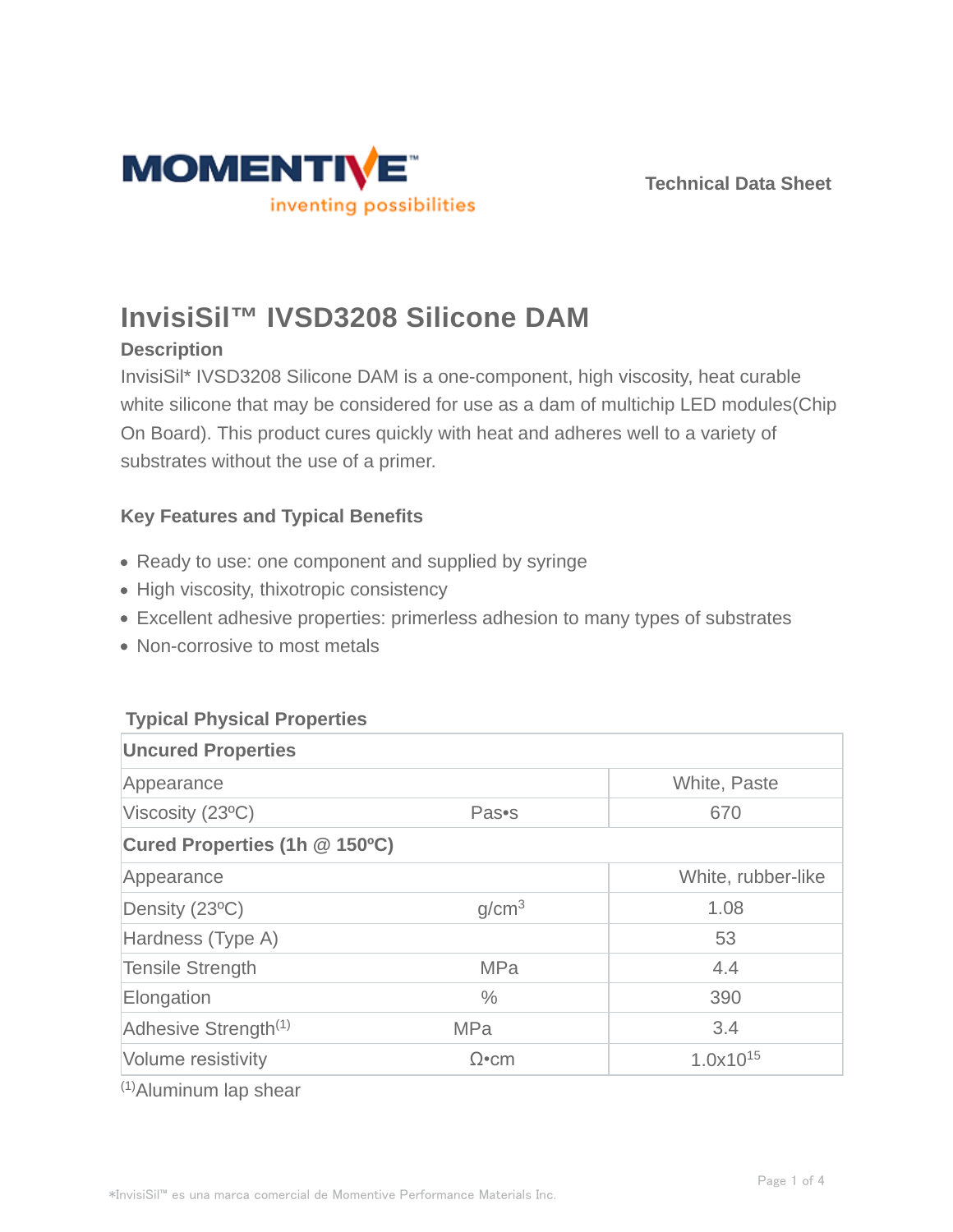Typical properties are average data and are not to be used as or to develop specifications

\*InvisiSil is a trademark of Momentive Performance Materials Inc.

## **Potential Applications**

InvisiSil IVSD3208 Silicone DAM is an excellent candidate to consider for use in the following applications:

- LED Package Chip On Board (COB) LED
- Industrial application Sealing and adhesive between plastics and metals/ceramics in various parts

## **General Considerations for Use**

All parts should be as clean and dry as possible prior to applications. Materials such as water, sulfur, nitrogen compounds, organic metallic salts, phosphorus compounds, etc. contained in the surface of the substrate can inhibit curing. It is recommended that a preliminary test is performed to determine the compatibility.

## **Packaging Types**

InvisiSil IVSD3208 Silicone DAM is currently available in 30g syringe

## **Patent Status**

Nothing contained herein shall be construed to imply the nonexistence of any relevant patents or to constitute the permission, inducement or recommendation to practice any invention covered by any patent, without authority from the owner of the patent.

## **Product Safety, Handling and Storage**

Customers should review the latest Safety Data Sheet (SDS) and label for product safety information, safe handling instructions, personal protective equipment if necessary, emergency service contact information, and any special storage conditions required for safety. Momentive Performance Materials (MPM) maintains an aroundthe-clock emergency service for its products. SDS are available at www.momentive.com or, upon request, from any MPM representative. For product storage and handling procedures to maintain the product quality within our stated specifications, please review Certificates of Analysis, which are available in the Order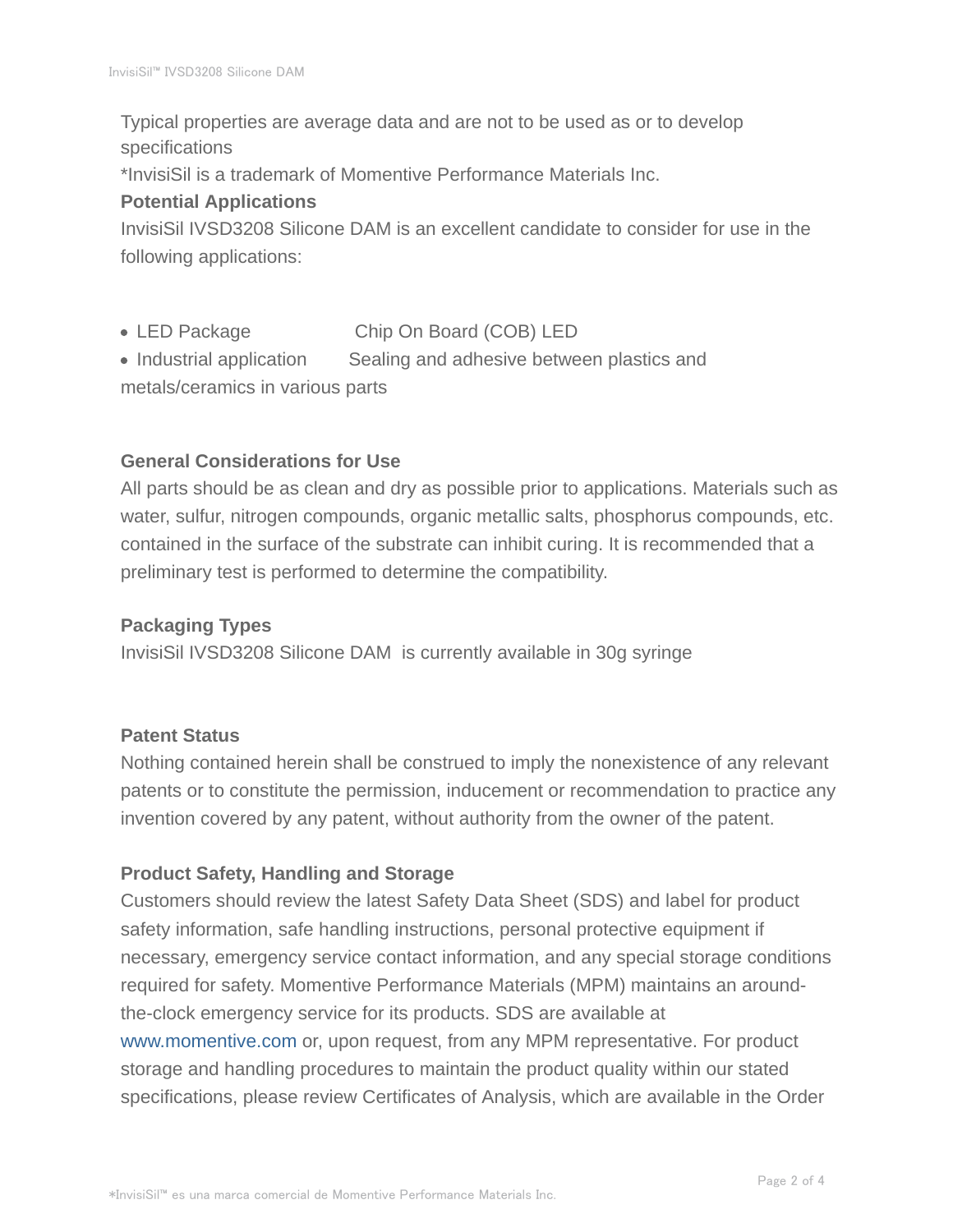Center. Use of other materials in conjunction with MPM products (for example, primers) may require additional precautions. Please review and follow the safety information provided by the manufacturer of such other materials.

#### **Limitations**

Customers must evaluate Momentive Performance Materials products and make their own determination as to fitness of use in their particular applications.

# **Contact Information** Email commercial.services@momentive.com

#### **Telephone**

| <b>Americas</b>      | <b>Latin America</b> | <b>EMEAI- Europe, Middle</b><br>East, Africa & India | <b>ASIA PACIFIC</b> |
|----------------------|----------------------|------------------------------------------------------|---------------------|
| +1 800 295 2392      | <b>Brazil</b>        | <b>Europe</b>                                        | <b>China</b>        |
| Toll free*           | +55 11 4534 9650     | +390510924300                                        | 800 820 0202        |
| +704 805 6946        | Direct Number        | Direct number                                        | Toll free           |
| <b>Direct Number</b> |                      |                                                      | +86 21 3860 4892    |
|                      |                      |                                                      | Direct number       |
| *All American        | <b>Mexico</b>        | India, Middle East &                                 | Japan               |
| countries            | +52 55 2169 7670     | <b>Africa</b>                                        | +81 3 5544 3111     |
|                      | <b>Direct Number</b> | + 91 44 71212207                                     | Direct number       |
|                      |                      | Direct number*                                       |                     |
|                      |                      | *All Middle Eastern                                  | <b>Korea</b>        |
|                      |                      | countries, Africa, India,                            | +82 2 6201 4600     |

For literature and technical assistance, visit our website at: www.momentive.com

#### **DISCLAIMER:**

# **THE MATERIALS, PRODUCTS AND SERVICES OF MOMENTIVE PERFORMANCE MATERIALS INC. AND ITS SUBSIDIARIES AND AFFILIATES (COLLECTIVELY "SUPPLIER"), ARE SOLD SUBJECT TO SUPPLIER'S STANDARD CONDITIONS**